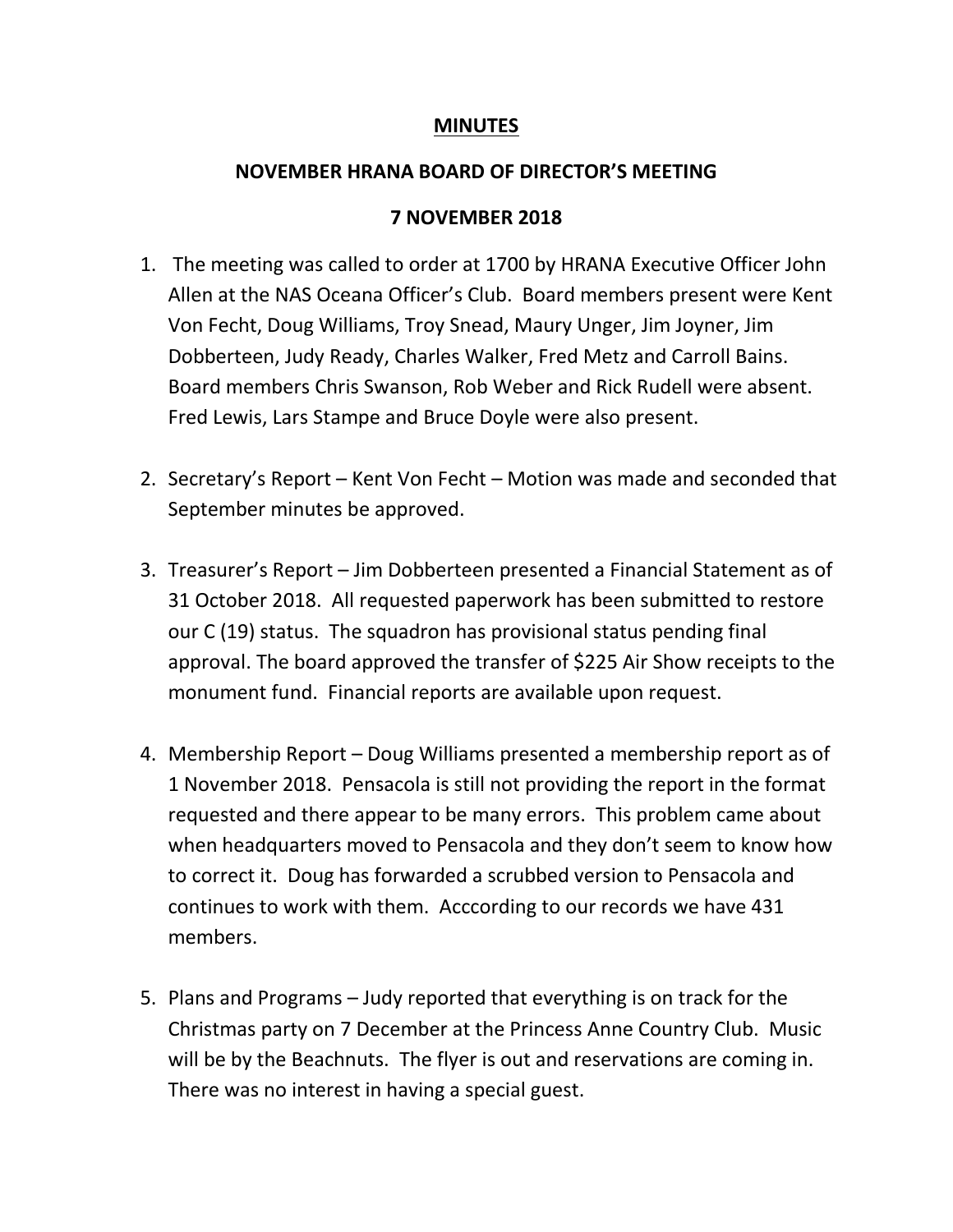- 6. PAO Report Articles are being prepared about the Air Show Chalet and support of the Veteran's Motorcade. Prior to the meeting a VFA-106 Patching Ceremony took place but HRANA was not notified. The deadline for submitting articles for the next "WINGS OF GOLD" magazine is 11/15/18.
- 7. Monument Report Carroll Reported that the camera is not working. The board approved not repairing it until next spring and making a decision at that time whether to continue the camera program. Fred Metz stated that the statues are due for cleaning.

Fred Lewis, Lars Stampe and Bruce Doyle gave a presentation on the proposed F-14 Tomcat Tribute which will be similar in design to the Intruder Tribute. They are aiming for a dedication date in the spring of 2020. Fred Metz stated that the designer is not happy with the current art work. Additional information on the F-14 Monument Association and the proposed tribute can be found at [www.TomcatMonument.org.](http://www.tomcatmonument.org/) Troy Snead agreed to work with Bruce Doyle in preparing an article for "WINGS OF GOLD".

8. Luncheons

November Luncheon cancelled due to being on the day before Thanksgiving

No luncheon in December

January – Wednesday 17 January –Dam Neck Annex – Shifting Sands Club. Speaker TBD

Rick Rudell voiced concern by email about the low turnout for the October luncheon when CNAL was the speaker. He is seeking any ideas about how to increase the participation in the monthly luncheons.